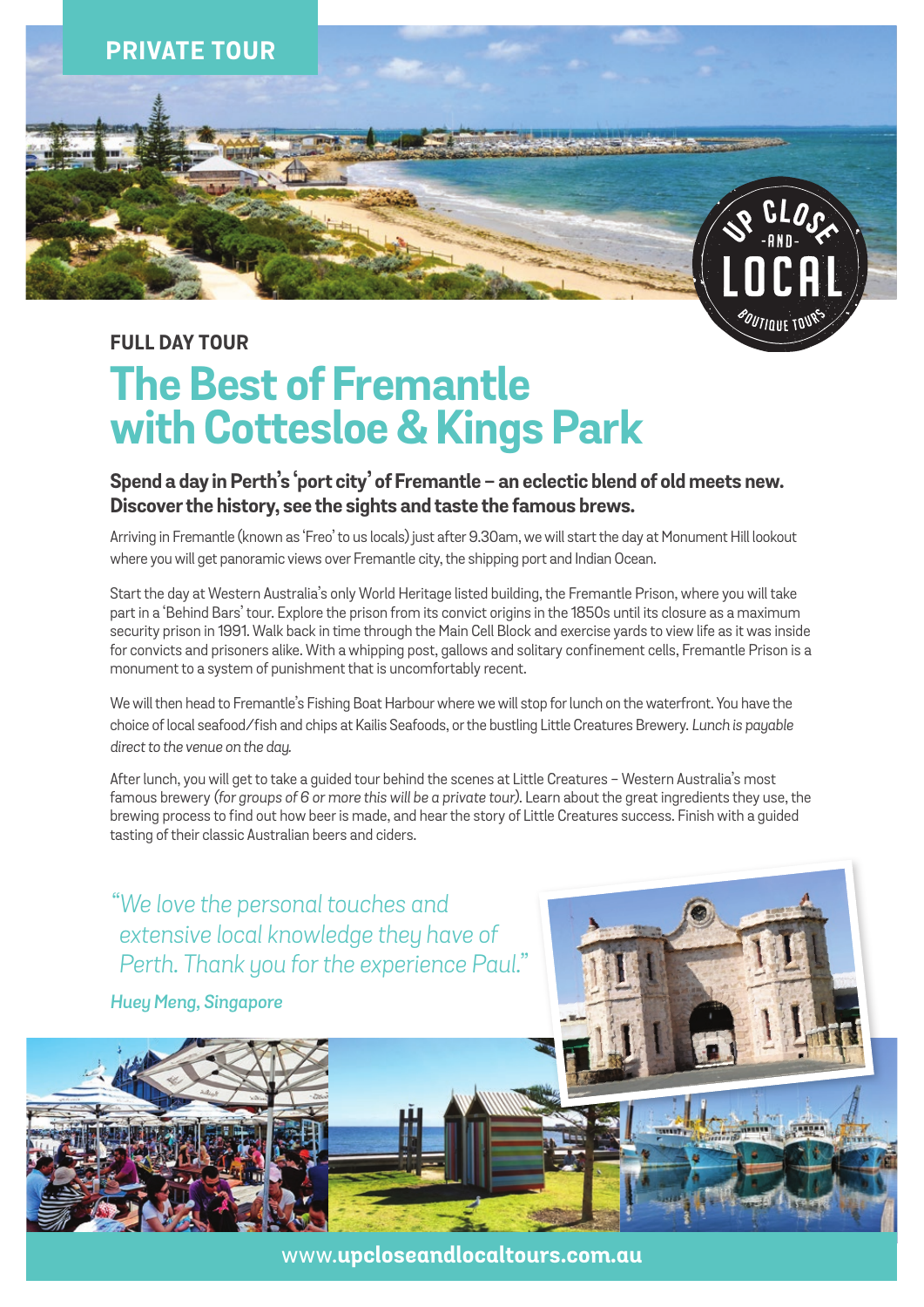### **FULL DAY TOUR The Best of Fremantle**



Take a walk through the Bather's Beach Art Precinct which runs alongside the ocean and takes us through the 'Whaler's Tunnel' and to the steps of the famous 'Round House' - built in 1830 this is the oldest public building in Western Australia. We will go in and take a look at this old gaol, which still has the old cells that the inmates were housed in. You will also get a great view of Fremantle and the Indian Ocean from this elevated location.

At the bottom of the Round House sits the historic West-End heritage precinct. Here there are many beautiful nineteenth-century Georgian and Victorian style buildings, including over 250 buildings which have been heritage listed - many of which are now fully restored and converted to bustling shops, pubs, cafés, galleries and apartments. We will take a short walk around the historic streets and 'cappuccino strip', where there are several shops to purchase some interesting souvenirs made by local artisans.

Once you have had a chance to explore the shops, you will have free time to explore the famous Fremantle Markets at your leisure, where you can buy just about anything and everything! There is a lot of locally made pastries and sweets, fresh fruit and vegetables, gifts, souvenirs, art, crafts and gourmet produce.

To finish the day, we will take a scenic coastal drive back to your Perth accommodation via the well-known local's beach of Cottesloe, where you can stop to get a photo of the iconic Indiana Tea House and the afternoon sun over the ocean.

As we come back into the City we will drive through Kings Park, one of the world's largest inner city parks. Here we will stop at some lookouts where you will get sweeping views of the City skyline across the Swan River, and you can also visit the State War Memorial, the floral clock and the 750 year old boab tree.

*Please note the Fremantle Markets are only open Fridays, Saturdays and Sundays.*

**As this is a private tour for your group, it can be customised to suit your interests. If there is anything you would like to extend, remove or add please just let us know.**



www.**upcloseandlocaltours.com.au**